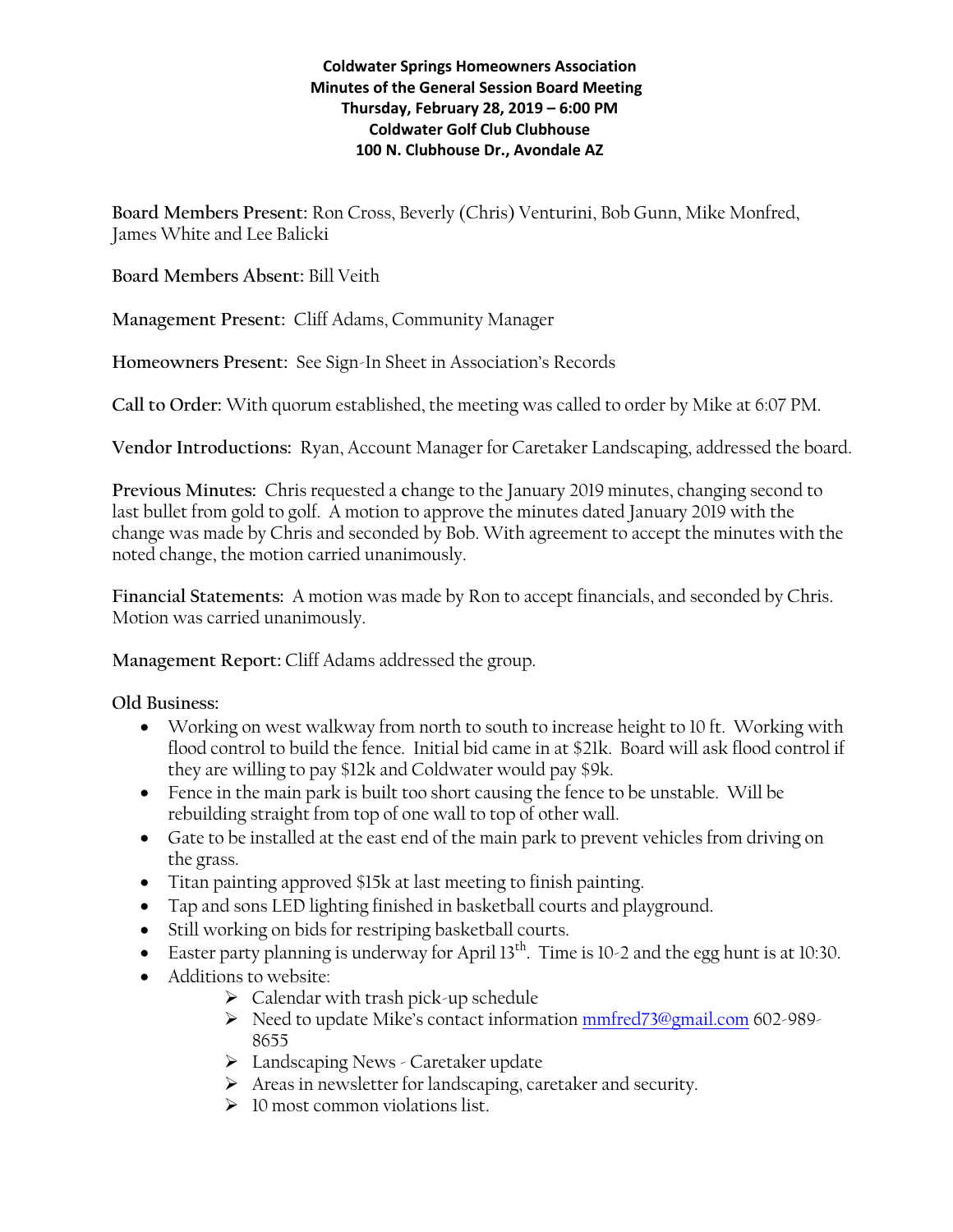## **Coldwater Springs Homeowners Association Minutes of the General Session Board Meeting Thursday, February 28, 2019 – 6:00 PM Coldwater Golf Club Clubhouse 100 N. Clubhouse Dr., Avondale AZ**

- $\triangleright$  Area to upload and submit forms.
- $\triangleright$  Link to Dunn Edwards paint schemes
- $\triangleright$  Coldwater view fence paint color
- > Forms and documents drop down menu
- $\triangleright$  Call to action make a payment
- $\triangleright$  Pictures gallery  $\rightarrow$  Community, Christmas, Easter and BOD

# **Committee Reports:**

- Landscape
- Playground
- Architectural
- Safety Patrol

# **New Business:**

- Need to provide HOA info to City of Avondale.
- Need to replace 2 trash cans in Main Park. Will look into buying concrete containers. There is \$3,000 in the budget for common area repairs.
- Cole, Manager for Golf Course, has asked that meetings begin at 7pm starting in March.
- Purple graffiti on mailboxes on  $125<sup>th</sup>$  between Jefferson and Madison.

**Homeowner Forum:** The floor was opened for discussion to all Owners.

**Review Action Item List:** 

- Website
- Landscape committee items

Next Meeting Dates: The Next Board Meeting will be March 28<sup>th</sup> at new meeting time of 7pm-Coldwater Springs Golf Course Clubhouse.

**Adjournment:** With no further business to discuss, Chris motioned to adjourn the general session at 8:08 PM. The motion was seconded by Lee.

Respectfully Submitted, Jennifer Bell, Recording Secretary HOAMCO